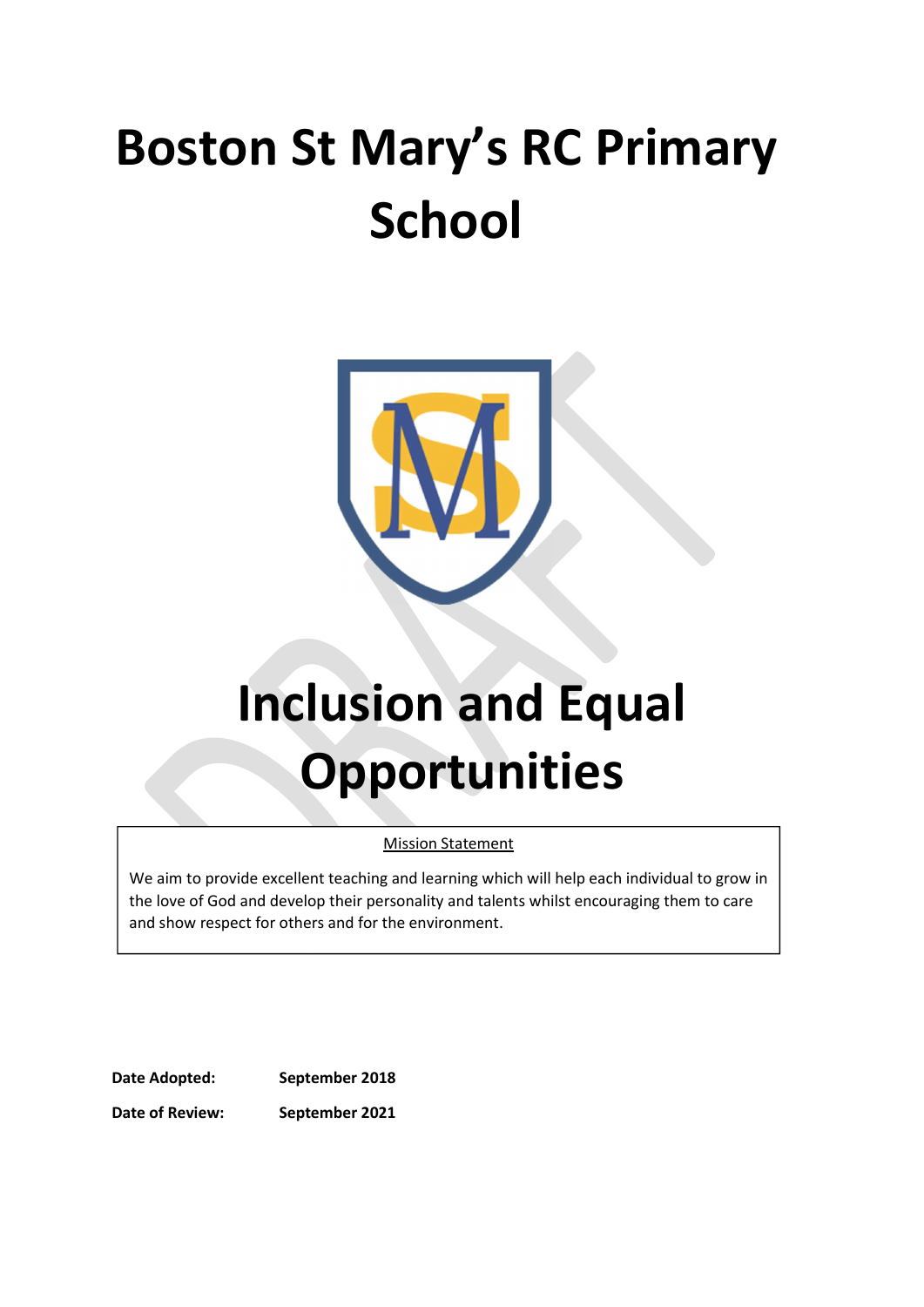At St Mary's, every person is provided with the opportunity for a complete educational journey, embracing their spiritual, emotional, social, intellectual and physical needs.

Following Christ's teaching to love God and love our neighbour, our school aims to provide a living and learning experience, responsive to the individual's needs, preparing our children for further growth and development and helping them to realise their full potential.

We seek to inspire the children entrusted to us to value themselves and each other.

We do this through:

- The care and example set by all of our staff
- The delivery of a rich and varied curriculum
- Recognising and affirming the achievements of each individual child
- Working in partnership with the home, the Parish and the wider Community
- Our policies of inclusion

Our ultimate aim is to enable our children to become global citizens, who strive in their everyday life to live out the greatest commandment; to love God and to love one another. We aim to do this by providing an education that will help equip them for life, promoting values which will shape their growth and development as human beings long after they leave St Mary's School.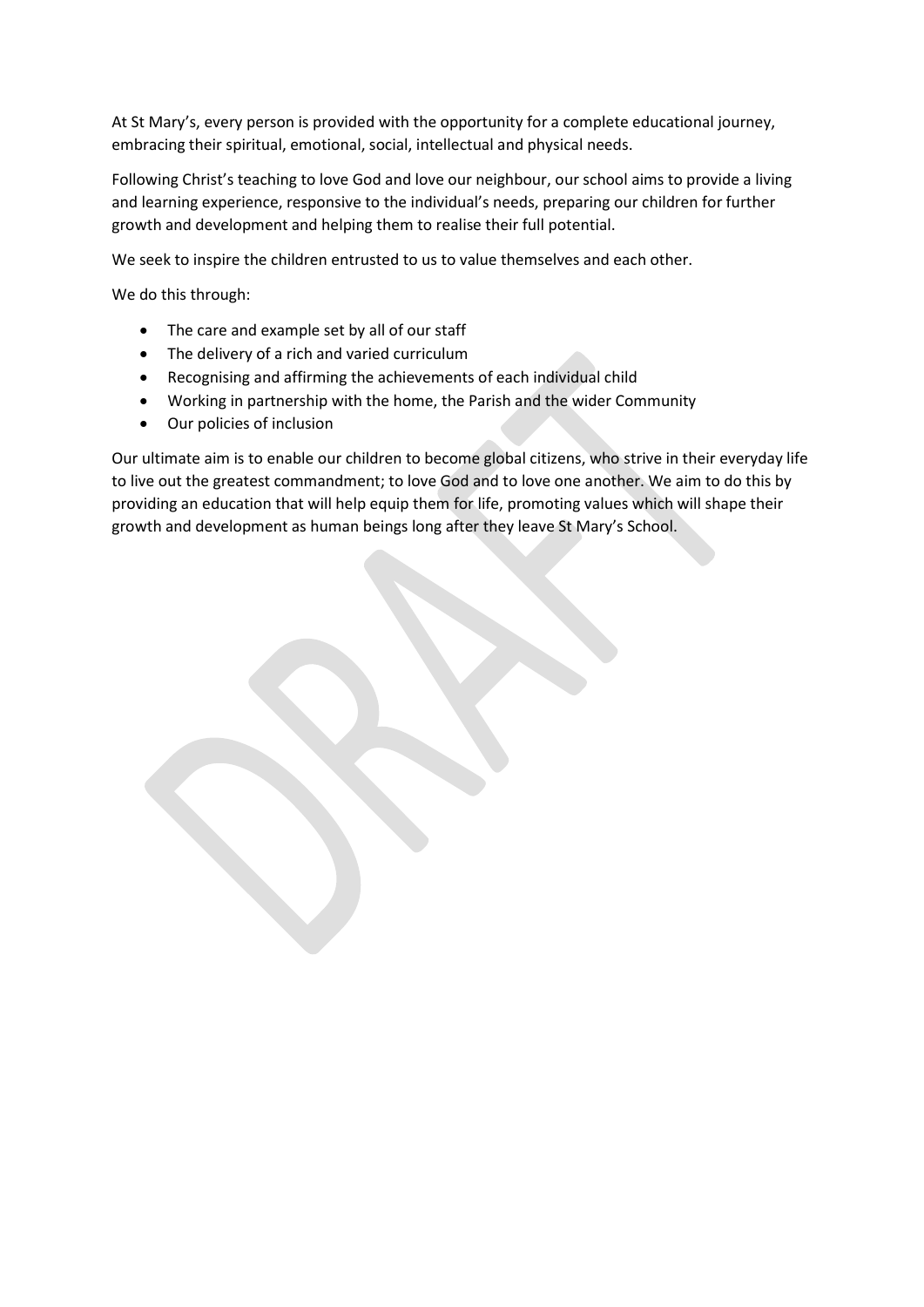Contents:

- 1. Introduction
- 2. Statement of principles
- 3. Statutory requirements
- 4. Roles and responsibilities
- 5. Equal opportunities for staff
- 6. Equality and the law a. Race b. Disability c. Gender d. Sexual orientation e. Community cohesion
- 7. Consultation
- 8. Tackling discrimination
- 9. Review of progress and impact
- 10. Publishing the plan
- 11. Measuring the impact of the policy
- 12. Objectives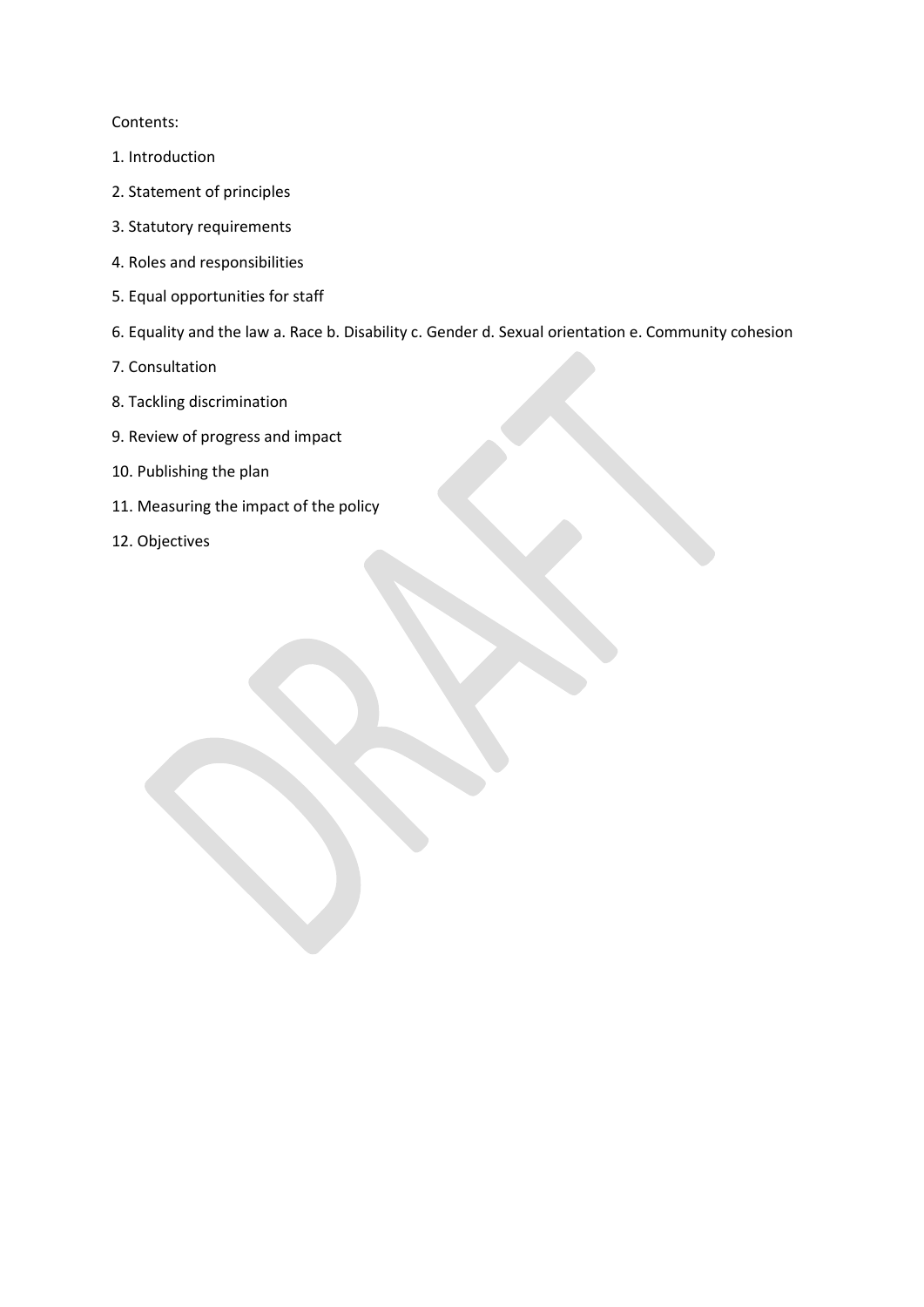#### 1. Introduction

This policy outlines the commitment of the governors and staff of the school to eliminating all forms of discrimination, harassment and victimisation; promoting equality of opportunity and fostering good relations.

For our school this means, not simply treating everybody equally but, understanding and tackling the different barriers which could lead to unequal outcomes for different groups of pupils in school and celebrating and valuing the equal opportunity achievements and strengths of all members of the school community.

This policy applies to the whole school community. It has been drawn up as a result of the outcomes of a transparent process and through consultation.

This policy will be reviewed and updated by the governing body annually.

At Boston St Mary's Primary School, we are committed to ensuring equality of education and opportunity for all pupils, staff, parents and carers receiving services from the school, irrespective of race, gender, disability, faith or religion or socio-economic background. We aim to develop a culture of inclusion and diversity in which all those connected to the school feel proud of their identity and able to participate fully in school life.

The achievement of pupils will be monitored by race, gender and disability and we will use this data to support pupils, raise standards and ensure inclusive teaching. We will tackle discrimination by the positive promotion of equality, challenging bullying and stereotypes and creating an environment which champions respect for all.

At Boston St Mary's Primary School, we welcome and embrace every person and value their uniqueness. We believe that every person is made in the image and likeness of God and should be respected.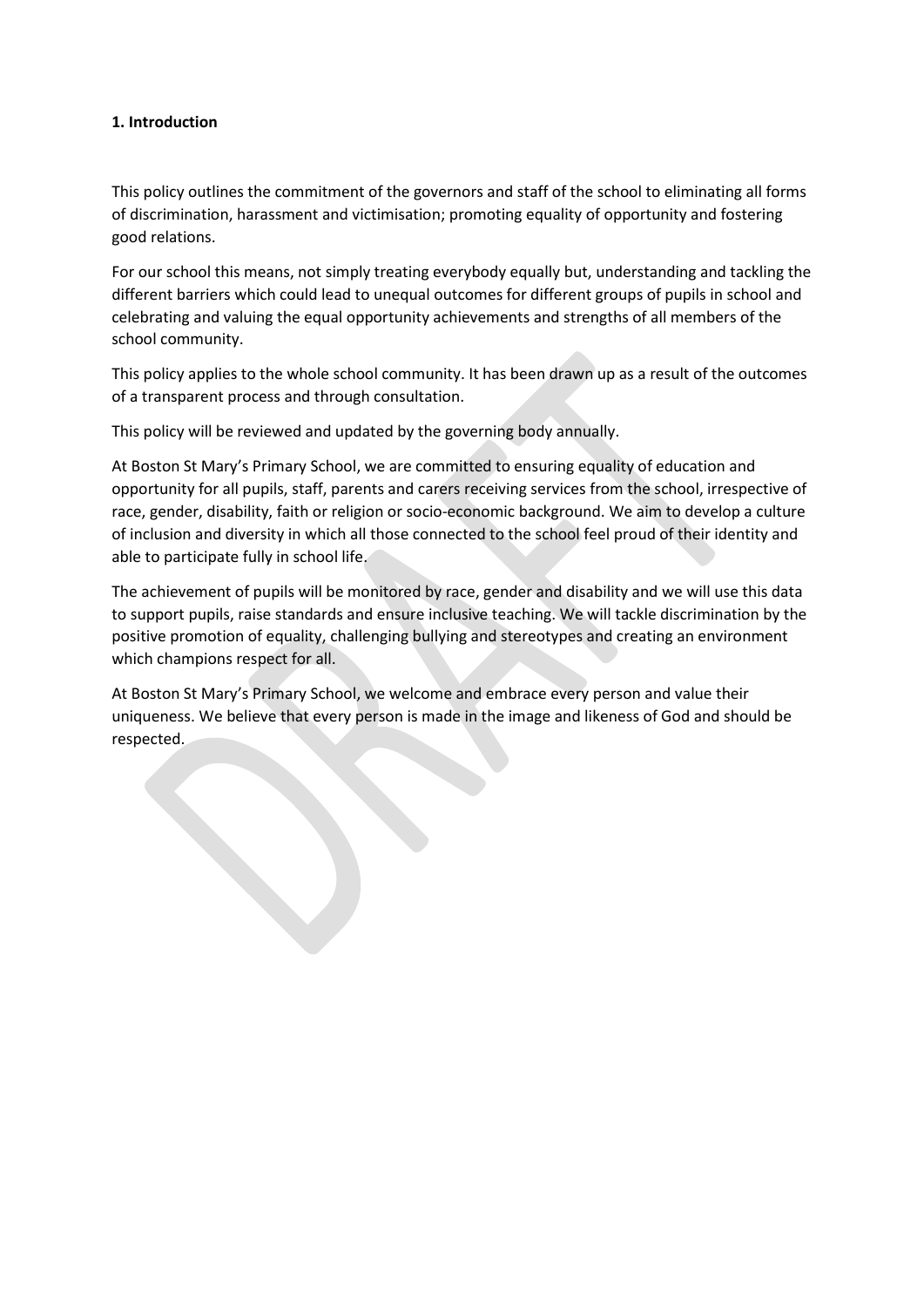# 2. Statement of Principles

We believe that it is the responsibility of every member of our school and wider community to promote and uphold equality within all aspects of school life. Every member of our school community should feel safe, secure, valued and of equal worth.

At this school, equality is a key principle for treating all people fairly and creating a society in which everyone has the opportunity to fulfil their potential - irrespective of their gender, ethnicity, disability, religious beliefs or other beliefs, sexual orientation, age or any other recognised area of discrimination.

We are committed to providing a working environment free from discrimination, bullying, harassment and victimisation. We aim to recruit an appropriately qualified workforce and establish a governing body that is representative of all sections of the community in order to respect and respond to the diverse needs of our population.

We aim to provide all our pupils with the opportunity to succeed, and to reach the highest level of personal achievement. The achievement of pupils will be monitored – where appropriate – in light of the protected characteristics outlined in the Equality Act 2010.

We will use the analysis of this data to support pupils, raise standards and ensure inclusive teaching. We will endeavour to ensure that when we buy services from another organisation to help us provide high quality education, that organisation will comply with equality legislation. This will be a significant factor in any tendering process.

As a Catholic school we are guided by the teachings of Jesus Christ and our shared Mission Statement indicates our commitment to "… giving all children, of all races and nationalities, a foundation for their dreams and opportunities worthy of their promise."

As well as the specific actions set out beneath this plan, the school operates equality of opportunity in its day to day practice in the following ways.

# Teaching and learning

We aim to provide all our pupils with the opportunity to succeed, and to reach the highest level of personal achievement.

To do this, we will:

- Use contextual data to improve the ways in which we provide support to individuals and groups of pupils
- Monitor achievement data by ethnicity, gender and disability and action any gaps
- Take account of the achievement of all pupils when planning for future learning and setting challenging targets
- Ensure equality of access for all pupils and prepare them for life in a diverse society
- Use materials that reflect the diversity of the school, population and local community in terms of race, gender and disability, without stereotyping
- Promote attitudes and values that will challenge racist and other discriminatory behaviour or prejudice
- Provide opportunities for pupils to appreciate their own culture and celebrate the diversity of other cultures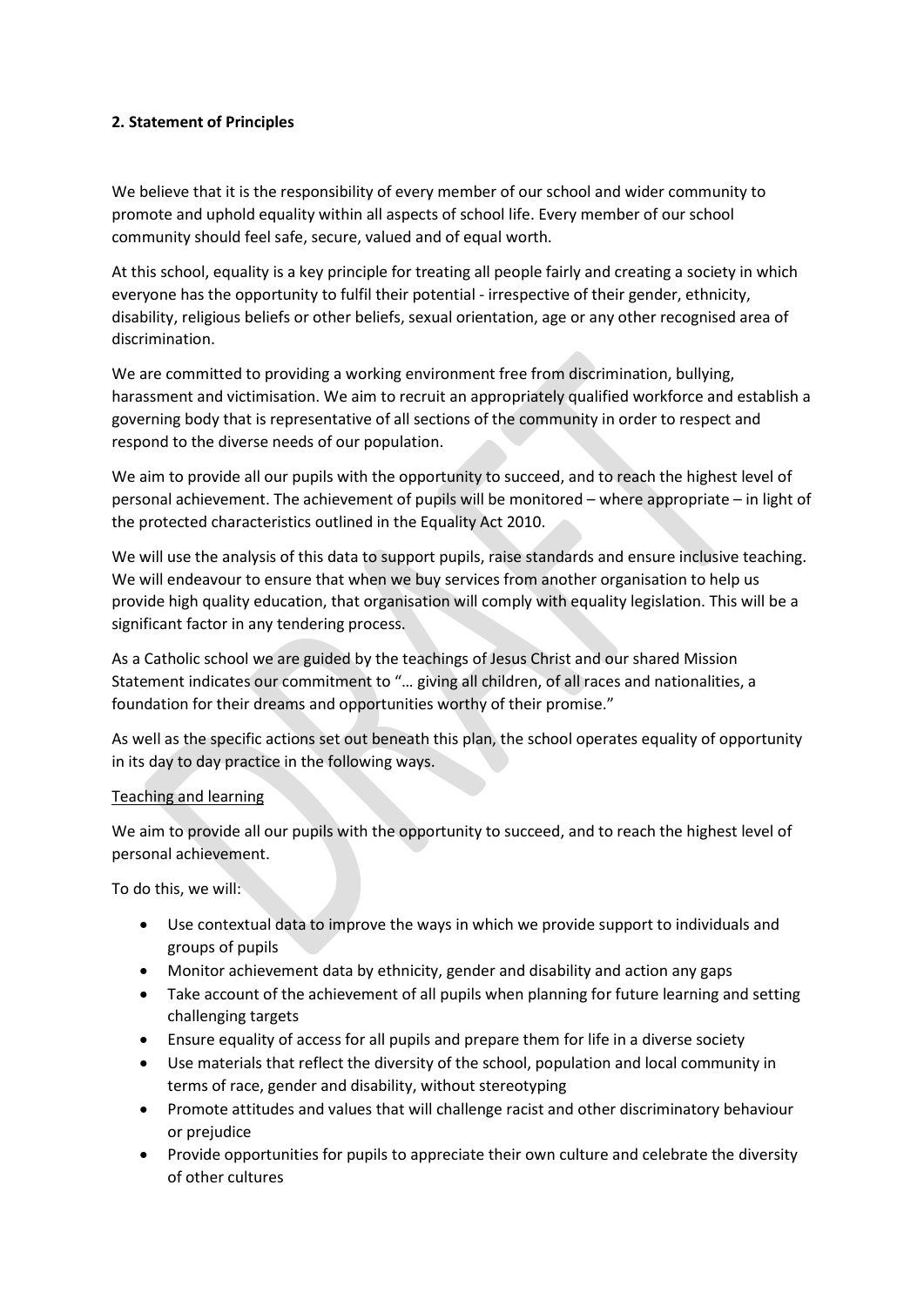- Seek to involve all parents in supporting their child's education;
- Encourage classroom and staffroom discussion of equality issues which reflect on social stereotypes, expectations and the impact on learning
- Include teaching and classroom-based approaches appropriate for the whole school population, which are inclusive and reflective of our pupils.

#### Admissions and exclusions

Our admissions arrangements are fair and transparent, and do not discriminate on race, gender, disability or socio-economic factors. Exclusions will always be based on the school's policy.

#### 3. Statutory requirements

The Equality Act 2010 has brought together all the current discrimination laws into one and sets out the "protected characteristics" that qualify for protection from discrimination as:

- age (relevant in considering our duties as an employer, but not in relation to pupils)
- disability
- gender reassignment
- pregnancy and maternity
- race
- religion or belief
- sex
- **•** sexual orientation

The Act introduced a single Public Sector Equality Duty (PSED), sometimes referred to as the general duty. The combined equality duty has 3 main elements and in carrying out our functions we will have due regard to the need to:

- eliminate all forms of discrimination, harassment and victimisation that are prohibited by the Act
- advance equality of opportunity between persons who share a protected characteristic and persons who do not share it
- foster good relations between persons who share a relevant protected characteristic and persons who do not share it.

The specific duties, which will help us to fulfil our obligations under the general duty require us to:

- publish information to demonstrate how we are complying with the Public Sector Equality Duty
- prepare and publish equality objectives.

In light of the specific duties the school will publish and review annually appropriate information. We will also prepare and publish equality objectives that will be outcome focused.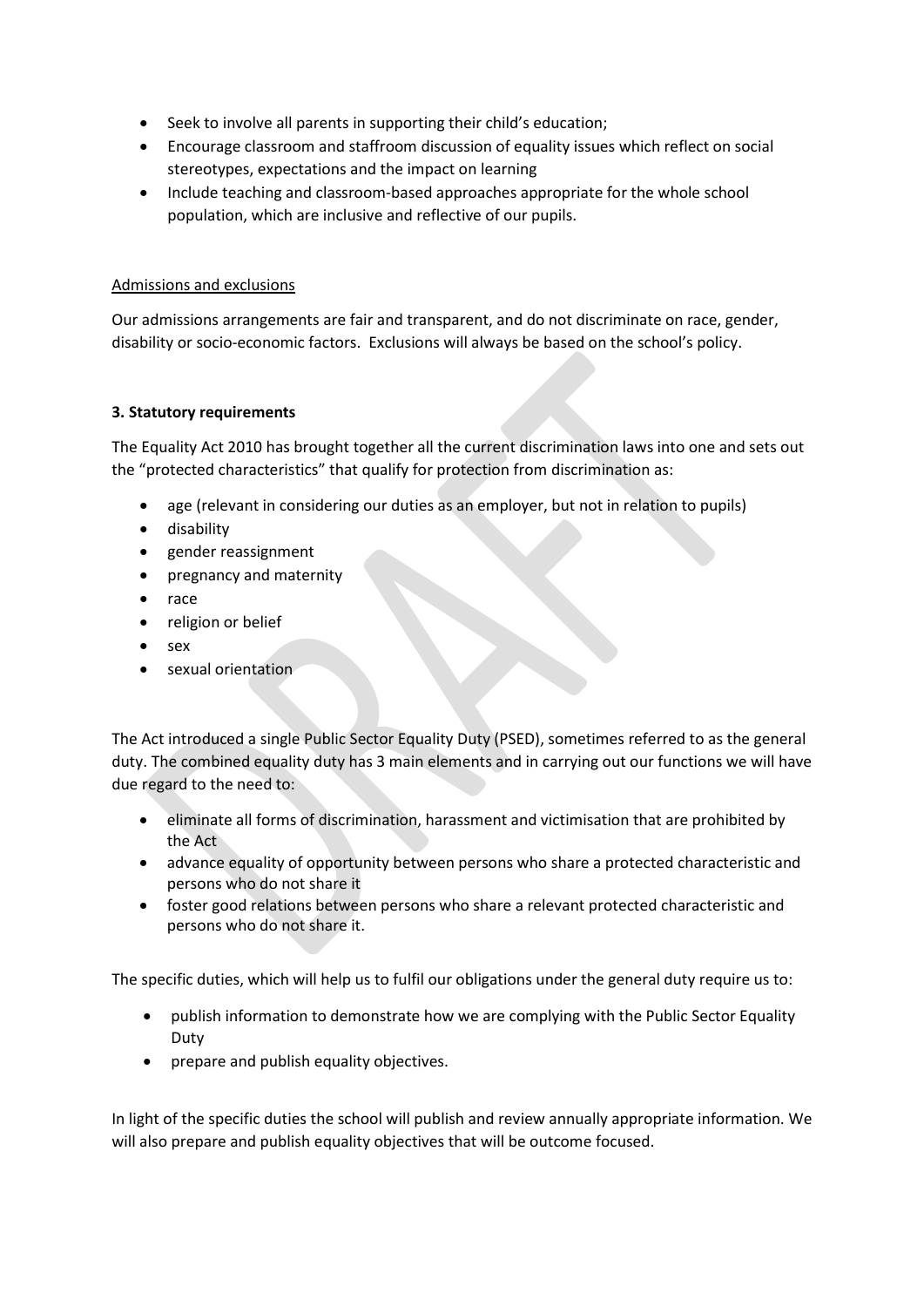# 4. Roles and Responsibilities

The governing body will ensure that the school complies with statutory requirements in respect of this policy.

The role of governors

- The governing body has set out its commitment to equal opportunities in this plan and it will continue to do all it can to ensure that the school is fully inclusive to pupils, and responsive to their needs based on race, gender and disability.
- The governing body seeks to ensure that people are not discriminated against when applying for jobs at our school on grounds of race, gender or disability.
- The governors take all reasonable steps to ensure that the school environment gives access to people with disabilities, and also strive to make school communications as inclusive as possible for parents, carers and pupils.
- The governors welcome all applications to join the school as in line with our admissions policy, whatever a child's socio-economic background, race, gender or disability.
- The governing body ensures that no child is discriminated against whilst in our school on account of their race, sex or disability.

The role of the headteacher in conjunction with the Manager for Social Inclusion

- It is the headteacher's role to implement the school's Equality Plan and is supported by the governing body in doing so.
- It is the headteacher's role to ensure that all staff are aware of the Equality Plan, and that teachers apply these guidelines fairly in all situations.
- The headteacher ensures that all appointments panels give due regard to this plan, so that no-one is discriminated against when it comes to employment or training opportunities.
- The headteacher promotes the principle of equal opportunity when developing the curriculum, and promotes respect for other people and equal opportunities to participate in all aspects of school life.
- The headteacher treats all incidents of unfair treatment and any incidents of bullying or discrimination, including racist incidents, with due seriousness.

The role of all staff: teaching and non-teaching

- All staff will ensure that all pupils are treated fairly, equally and with respect, and will maintain awareness of the school's Equality Plan.
- All staff will strive to provide material that gives positive images based on race, gender and disability, and challenges stereotypical images.
- All staff will challenge any incidents of prejudice, racism or homophobia, and record any serious incidents, drawing them to the attention of the headteacher.
- Teachers support the work of ancillary or support staff and encourage them to intervene in a positive way against any discriminatory incidents.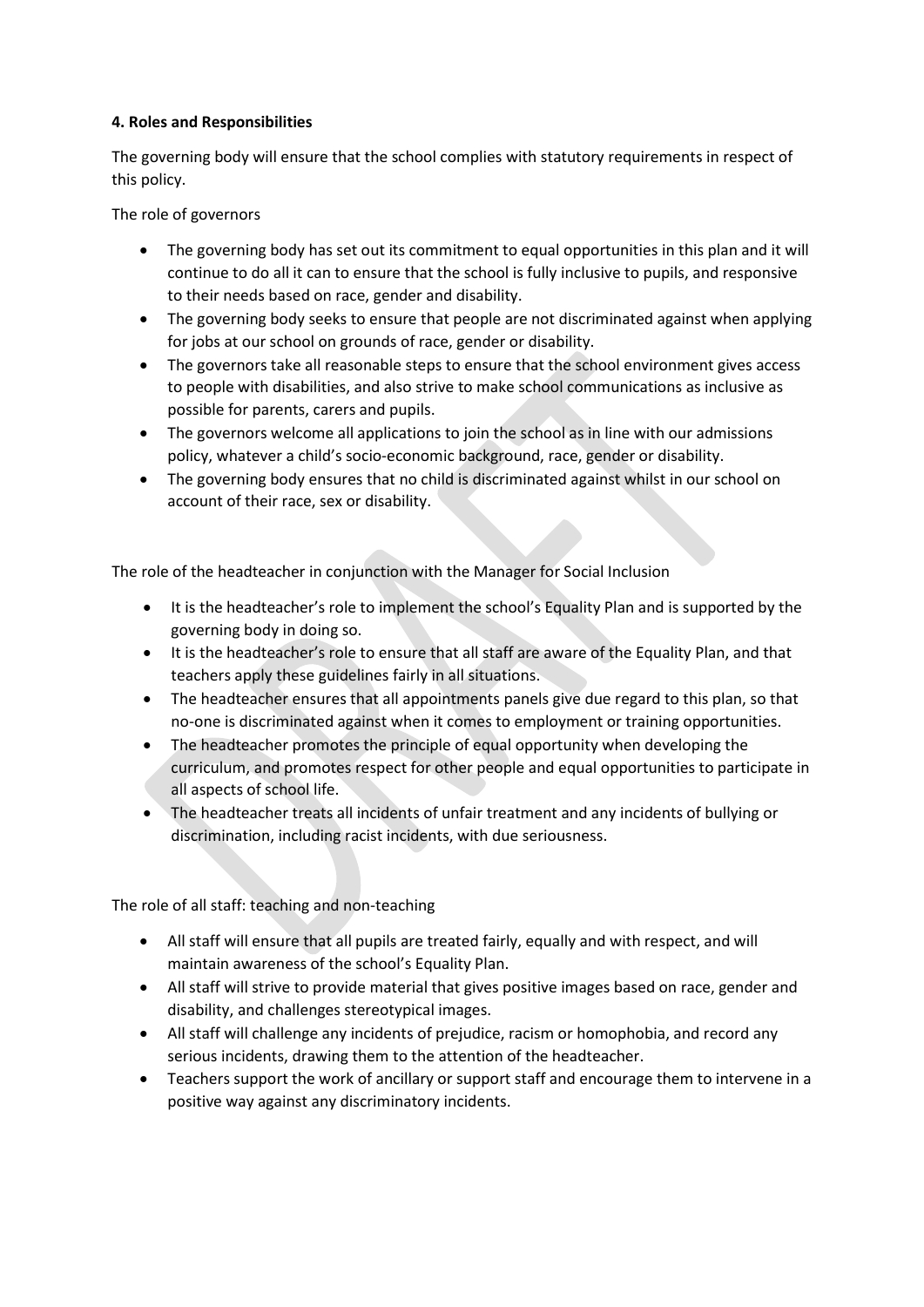#### 5. Equal opportunities for staff

We are committed to the implementation of equal opportunities principles and the monitoring and active promotion of equality in all aspects of staffing and employment. As an employer we need to ensure that we eliminate discrimination and harassment in our employment practice and actively promote equality across all groups within our workforce.

All those involved in recruitment and selection are trained and aware of what they should do to avoid discrimination and ensure equality good practice through the recruitment and selection process.

Note: Under the Equality Act 2010, in very limited circumstances, an employer can claim that a certain religious denomination or belief is considered to be a genuine occupational requirement of that role. An aided school may be able to rely on this for some roles in school, particular those roles that provide spiritual leadership. However this would not apply for all staff in School. In addition, there are also instances in which a job will qualify for a genuine occupational qualification on the grounds of gender.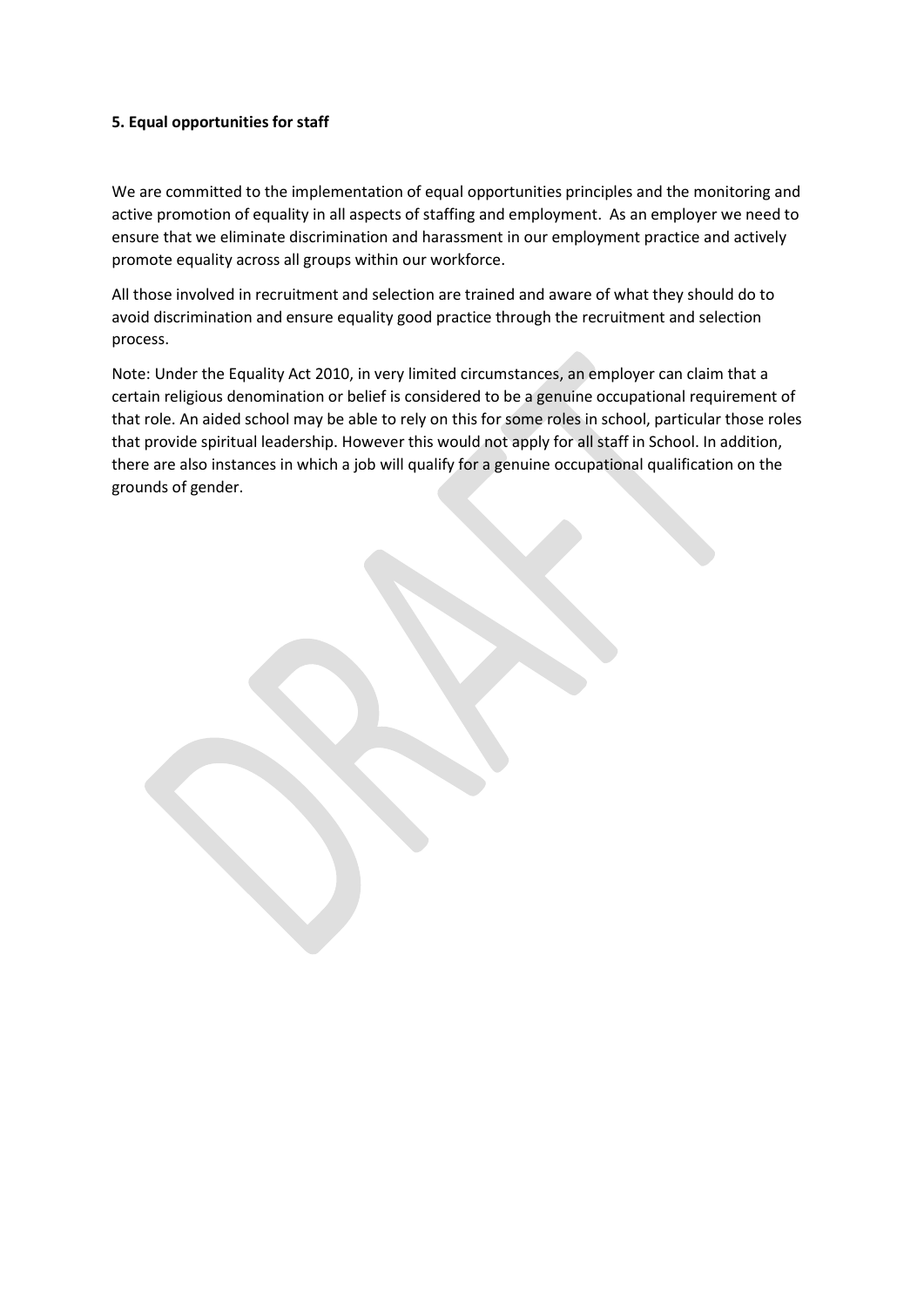#### 6. Equality and the law

There are a number of statutory duties that must be met by every school in line with legislation from the Race Relations (Amendment) Act (2000), Disability Equality Duty (2005) and Equality Act (2006).

#### 6a. Race Equality

This section of the plan reflects the general and specific duties of schools as detailed in The Race Relations Act 1976 and as amended by The Race Relations (Amendment) Act 2000. The General Race Equality Duty requires us to have due regard to the need to:

- Eliminate racial discrimination
- Promote equality of opportunity
- Promote good relations between people of different racial groups

Under our specific duty we will:

- Prepare an Equality Plan which includes our written policy for race equality
- Assess the impact of our policies, including this Plan, on pupils, staff and parents by ethnicity including, in particular, the achievement levels of these pupils
- Monitor the impact our plans and policies have on such pupils, staff and parents towards raising the achievement of minority ethnic groups.

#### 6b. Disability Definition of disability

The Disability Discrimination Act 2005 (DDA) defines a disabled person as someone who has 'a physical or mental impairment which has a substantial or long-term adverse effect on his or her ability to carry out normal day-to-day activities'.

The DDA 2005 has also extended the definition of disability as follows:

- People with HIV, multiple sclerosis and cancer (although not all cancers) are deemed disabled before they experience the long-term and substantial adverse effect on their activities
- Section 18 has been amended so that individuals with a mental illness no longer have to demonstrate that it is "clinically well-recognised", although the person must still demonstrate a long-term and substantial adverse impact on his/her ability to carry out normal day-to-day activities.

Legal duties The Disability Discrimination Act (DDA) 2005 placed a general duty on schools, requiring them to have due regard for the following when carrying out and delivering services:

Promoting equality of opportunity between disabled people and other people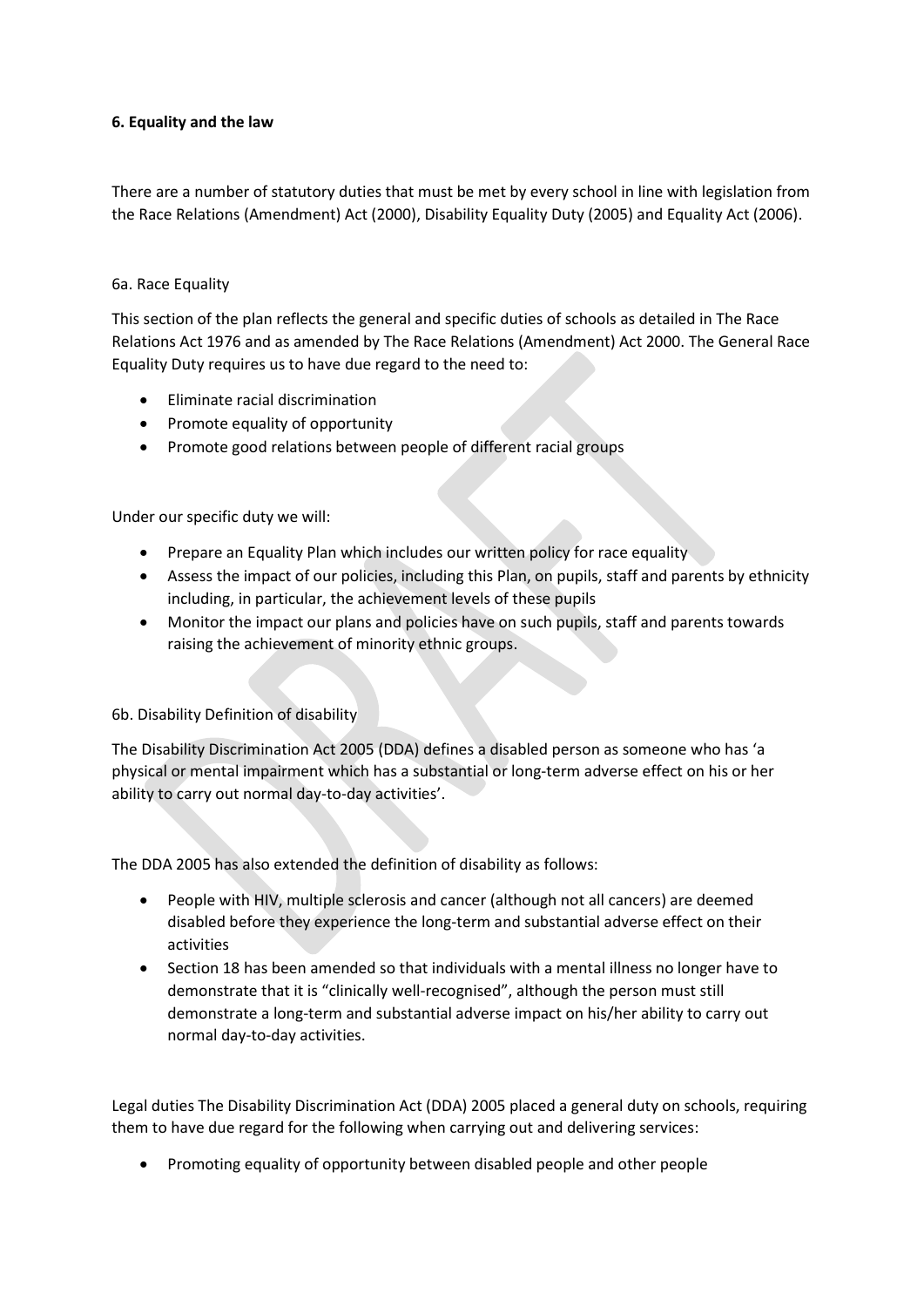- Eliminating discrimination and harassment of disabled people that is related to their disability
- Promoting positive attitudes towards disabled people
- Encouraging participation in public life by disabled people
- Taking steps to meet disabled people's needs, even if this requires more favourable treatment.

Under our specific duty we will:

- Prepare and publish an Equality Plan which covers the requirements for a Disability Equality Scheme identifying our disability equality goals and actions to meet them
- Review and revise this Scheme every three years.

# 6c. Gender Equality

The Gender Equality Duty 2006 places a general and specific duty on schools to eliminate unlawful discrimination and harassment on the grounds of gender and to promote equality of opportunity between female and male pupils and between women and men and transgender people.

Under our general duty we will actively seek to:

- Eliminate unlawful discrimination and harassment on grounds of sex and gender reassignment
- Promote equality between men and women.

Under our specific duty we will:

- Prepare and publish an Equality Plan which covers the requirements for a Gender Equality Scheme identifying our gender equality goals and actions to meet them
- Review and revise this Scheme every three years

# 6d. Sexual Orientation

The Equality Act 2006 made provision for regulations to be introduced to extend protection against discrimination on grounds of religion or belief to sexual orientation.

The Equality Act (Sexual Orientation) Regulations 2007 came into force on 30 April 2007, and they make discrimination unlawful in the area of goods, facilities and services on grounds of sexual orientation. For schools this means admissions, benefits and services for pupils and treatment of pupils.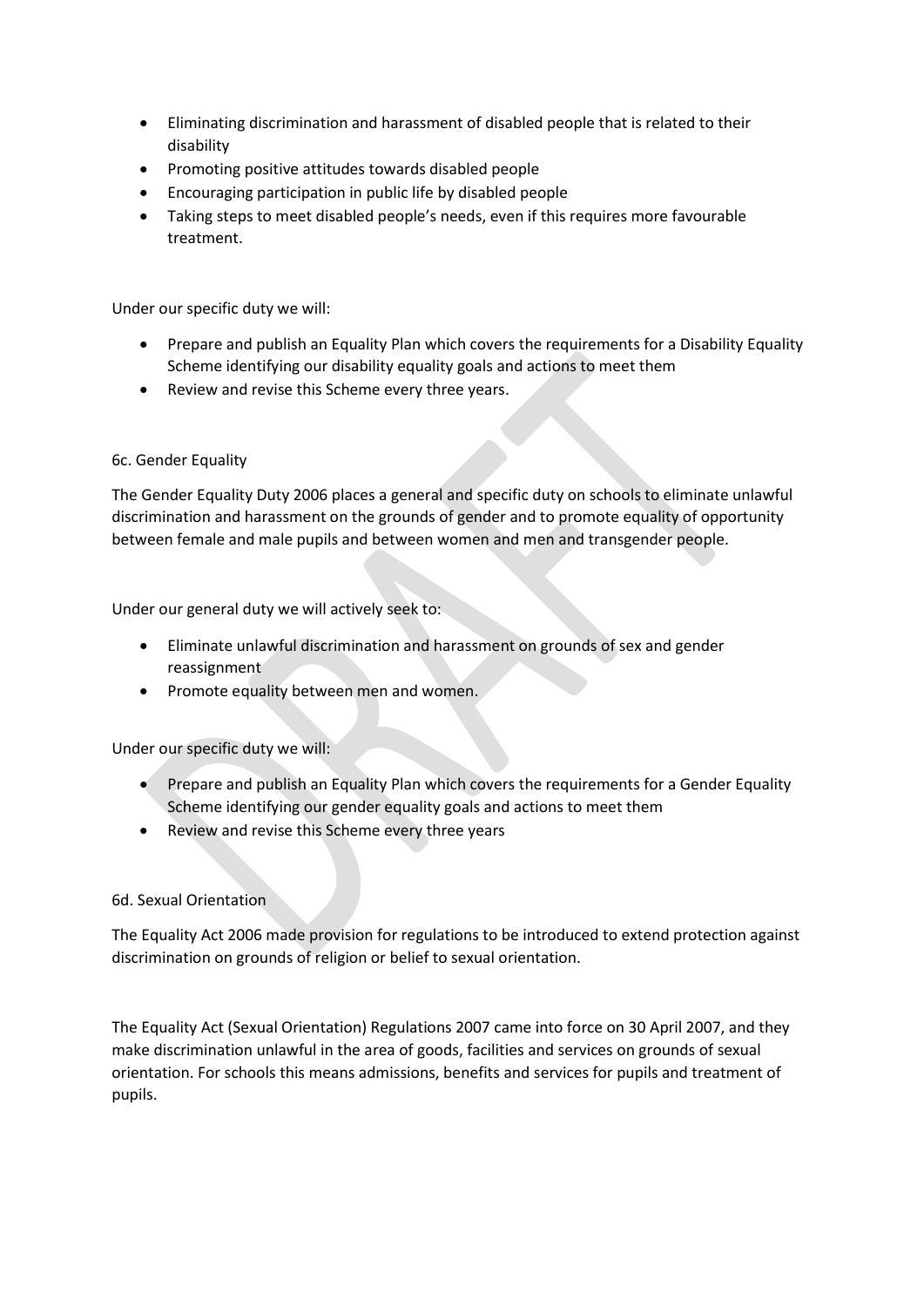#### 6e. Community cohesion

The Education and Inspections Act 2006 inserted a new section 21(5) to the Education Act 2002, introducing a duty on the governing bodies of state schools to promote community cohesion. Community cohesion encompasses promoting good relations between pupils from different races, faiths / beliefs and socio-economic backgrounds. The duty came into force on 1 September 2007.

# 7. Consultation and involvement

It is a requirement that the development of this plan and the actions within it have been informed by the input of Governors, staff, pupils and parents and carers. We have achieved this by using the following to shape the plan:

- Information gathered from parents/carers through the annual questionnaire to parents
- Parents/carers asked to give continued feedback based on their experiences
- Input from staff meetings
- Feedback from the school council, PSHE lessons, whole school surveys on children's attitudes to self and school.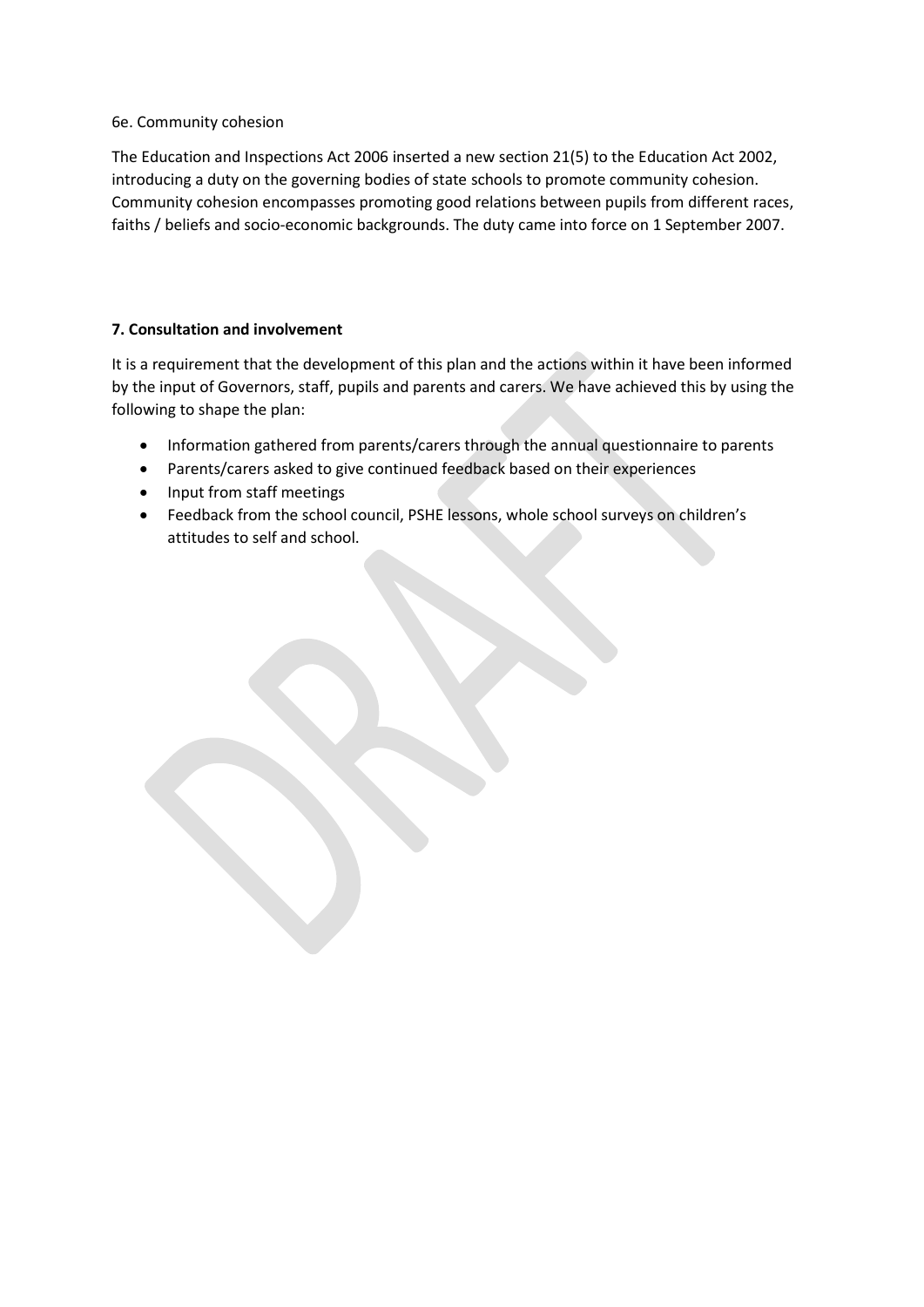#### 8. Tackling discrimination

Harassment on account of race, gender, disability or sexual orientation is unacceptable and is not tolerated within the school environment. All staff are expected to deal with any discriminatory incidents that may occur. They are expected to know how to identify and challenge prejudice and stereotyping; and to support the full range of diverse needs according to a pupil's individual circumstances.

Racist and homophobic incidents and other incidents of harassment or bullying are dealt with and recorded by the member of staff present, escalating to a class teacher / Key Stage Leader / Senior Leaders / HT where necessary. All incidents are reported to the Headteacher and racist incidents are reported to the governing body and local authority on a termly basis.

#### What is a discriminatory incident?

Harassment on grounds of race, gender, disability, sexual orientation or other factors such as socioeconomic status, can take many forms including verbal or physical abuse, name calling, exclusion from groups and games, unwanted looks or comments, jokes and graffiti. A racist incident is defined by the Stephen Lawrence Inquiry Report (1999) as: 'any incident which is perceived to be racist by the victim or any other person'.

# Types of discriminatory incident

Types of discriminatory incidents that can occur are:

- Physical assault against a person or group because of their colour, ethnicity, nationality, disability, sexual orientation or gender
- Use of derogatory names, insults and jokes
- Racist, sexist, homophobic or discriminatory graffiti
- Provocative behaviour such as wearing racist, sexist, homophobic or discriminatory badges or insignia
- Bringing discriminatory material into school
- Verbal abuse and threats
- Incitement of others to discriminate or bully due to victim's race, disability, gender or sexual orientation
- Discriminatory comments in the course of discussion
- Attempts to recruit others to discriminatory organisations and groups
- Ridicule of an individual for difference e.g. food, music, religion, dress etc
- Refusal to co-operate with other people on grounds of race, gender, disability or sexual orientation.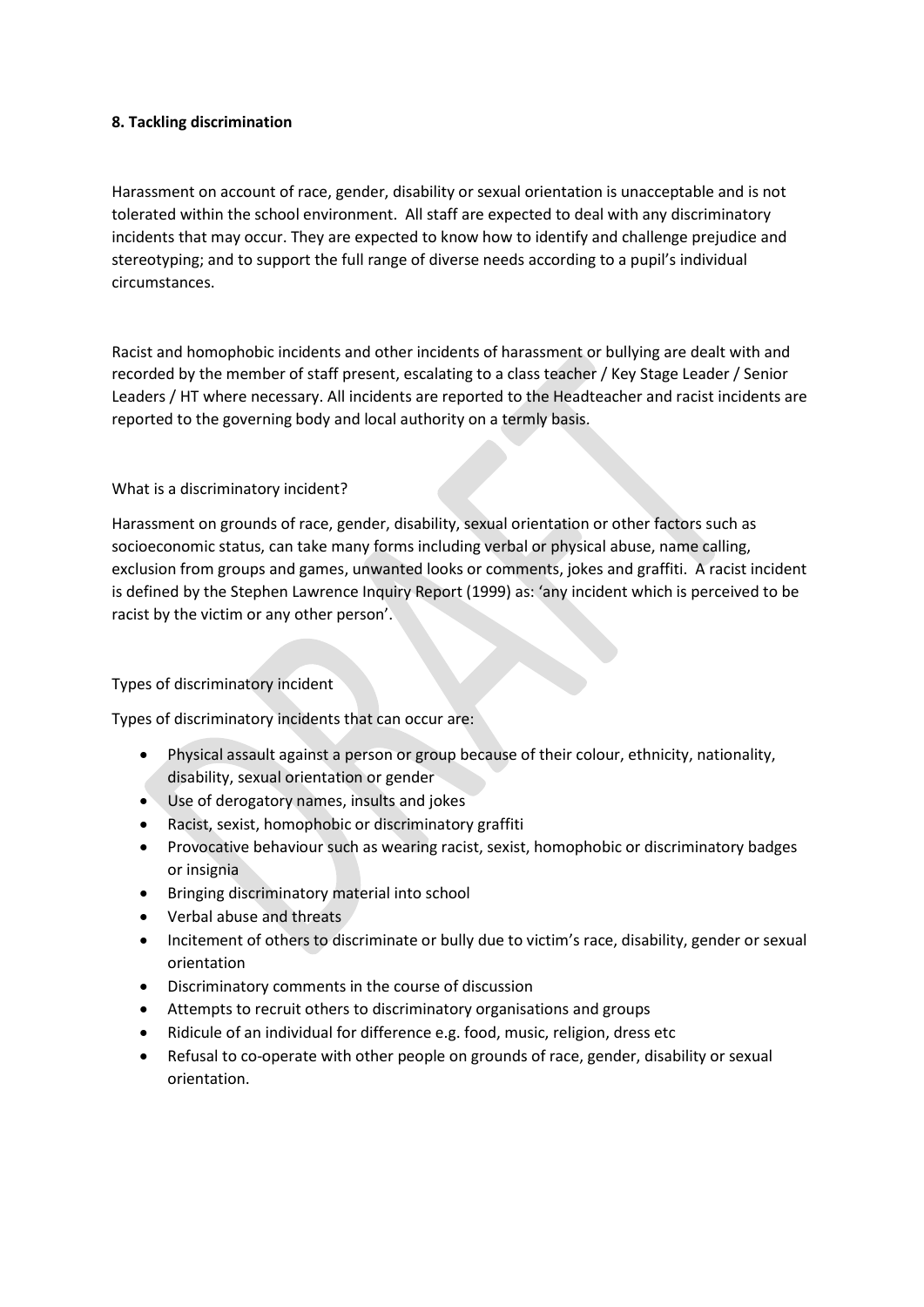Responding to and reporting incidents

It should be clear to pupils and staff how they report incidents. All staff, teaching and non-teaching, should view dealing with incidents as vital to the well-being of the whole school.

# 9. Review of progress and impact

We have a policy review cycle for reviewing our school policies and their impact. In line with legislative requirements, we will review progress against our Equality Plan annually and review the entire plan on a three year cycle.

We make regular assessments of pupils' learning and use this information to track pupil progress. As part of this process, we regularly monitor achievement by ethnicity, gender and disability, to ensure that all groups of pupils are making the best possible progress, and take appropriate action to address any gaps.

# 10. Publishing the plan

In order to meet the statutory requirements to publish a Disability Equality Scheme and Gender Equality Scheme through our Equality Plan, we will:

- Publish our plan on the school website
- Raise awareness of the plan through the school newsletter, assemblies, staff meetings and other communications
- Make sure hard copies are available

# 11. Measuring the impact of the policy

This policy will be evaluated for its impact on pupils, staff, parents and carers from the different groups that make up our school. In line with legislative requirements, we will review our published equalities information annually and evaluate the impact of actions taken against our published objectives. The objectives will be published at least once every three years.